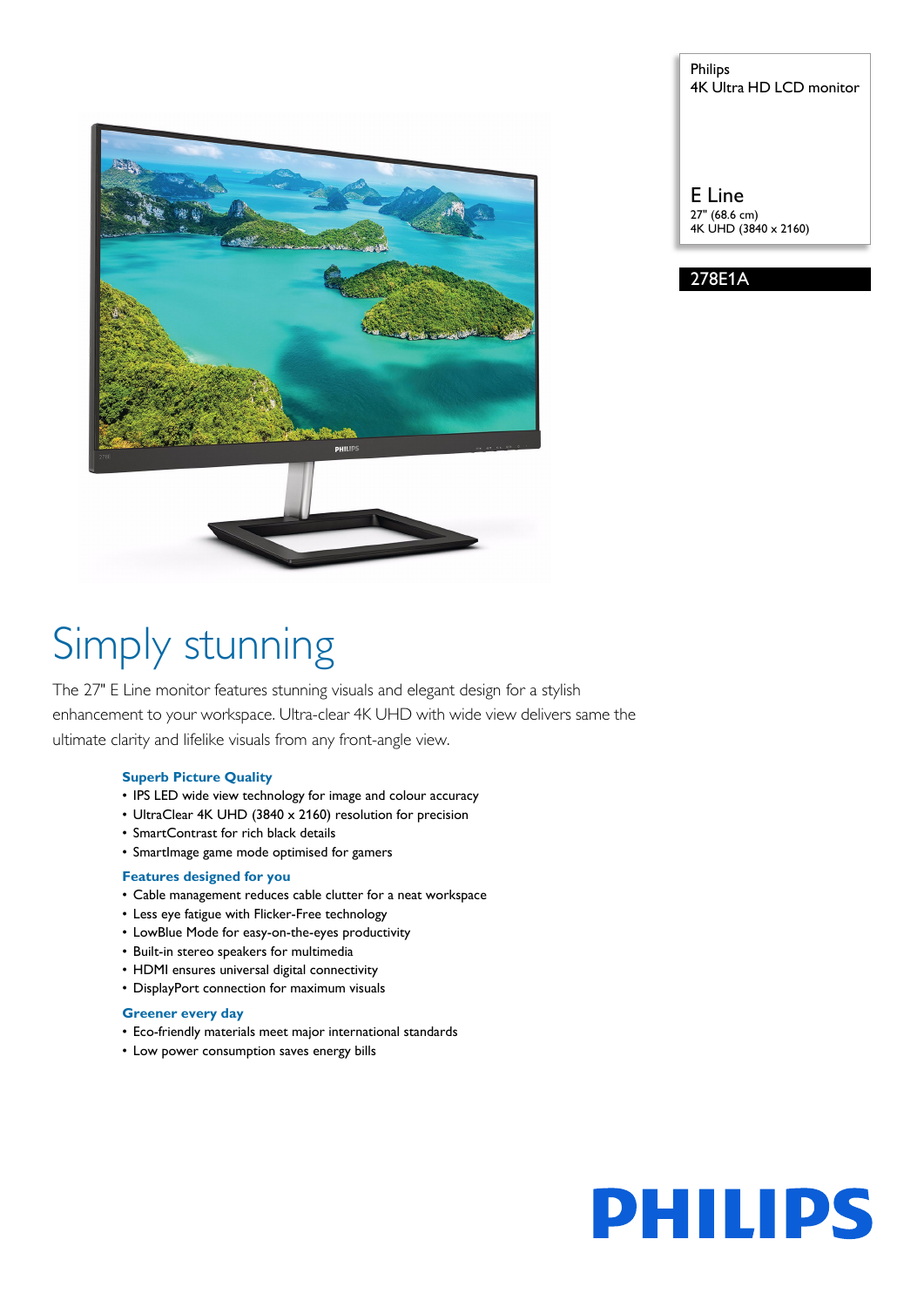## 4K Ultra HD LCD monitor E Line 27" (68.6 cm), 4K UHD (3840 x 2160)

## **Highlights**

## **IPS technology**



IPS displays use an advanced technology that gives you extra-wide viewing angles of 178/ 178 degrees, making it possible to view the display from almost any angle. Unlike standard TN panels, IPS displays give you remarkably crisp images with vivid colours, making them ideal not only for Photos, movies and web browsing, but also for professional applications that demand colour accuracy and consistent brightness at all times.

## **UltraClear 4K UHD Resolution**



These Philips displays utilise high-performance panels to deliver UltraClear, 4K UHD (3840 x 2160) resolution images. Whether you are a demanding professional requiring extremely detailed images for CAD solutions, a user of 3D graphics applications or a financial wizard working on huge spreadsheets, Philips displays will make your images and graphics come alive.

## **SmartContrast**



SmartContrast is a Philips technology that analyses the contents you are displaying,

automatically adjusting colours and controlling backlight intensity to dynamically enhance contrast for the best digital images and videos or when playing games where dark hues are displayed. When Economy mode is selected, contrast is adjusted and backlighting fine-tuned for just-right display of everyday office applications and lower power consumption.

## **SmartImage Game mode**



Without With<br>SmartImage<sup>GAME</sup> SmartImage<sup>6</sup>

The new Philips gaming display has quickaccess OSD fine-tuned for gamers, offering you multiple options. "FPS" mode (First person shooting) improves dark themes in games, allowing you to see hidden objects in dark areas. "Racing" mode adapts the display with the fastest response time and high colour, along with image adjustments. "RTS" mode (Real-time strategy) has a special SmartFrame mode that enables highlighting of specific area and allows for size and image adjustments. Gamer 1 and Gamer 2 enable you to save personal customised settings based on different games, ensuring best performance.

## **Concealed cables**



For a cleaner workspace, this monitor features an elegant solution for cable management. No need to bundle cables with extra ties. An elongated slot provides hidden storage for cables. It conceals cables and looks great in

most environments, especially for a small space or a desk facing a wall or a window. This design cleans up messy cables for a more organised desk.

### **Flicker-Free technology**



Due to the way brightness is controlled on LED-backlit screens, some users experience flicker on their screen which causes eye fatigue. Philips Flicker-Free technology applies a new solution to regulate brightness and reduce flicker for more comfortable viewing.

#### **LowBlue Mode**



Studies have shown that just as ultra-violet rays can cause eye damage, shortwave-length blue light rays from LED displays can cause eye damage and affect vision over time. Developed for wellbeing, the Philips LowBlue Mode setting uses a smart software technology to reduce harmful shortwave blue light.

#### **Built-in stereo speakers**

A pair of high-quality stereo speakers built into a display device. They may be visible front firing, or invisible down firing, top firing, rear firing etc. depending on model and design.